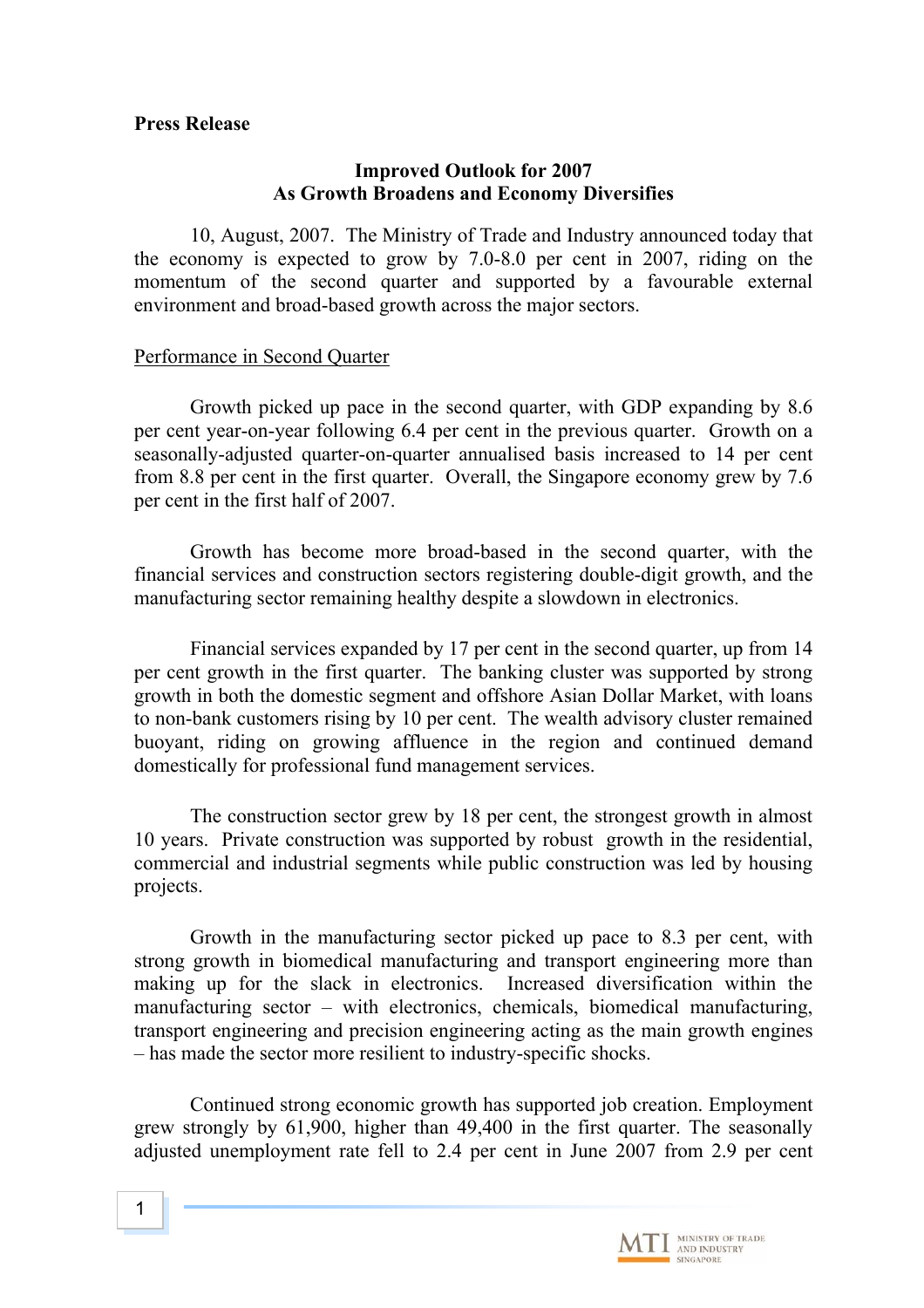March 2007. The number of workers retrenched declined to 1,600, from 2,000 in the previous quarter.

Labour productivity increased by 0.4 per cent following a 1.3 per cent decline in the previous quarter. This helped to moderate the increase in unit labour cost, which rose by 5.7 per cent in the second quarter after a 5.9 per cent increase in the preceding quarter. The unit business cost of manufacturing also improved, rising by 1.9 per cent compared to 3.3 per cent the first quarter.

Stronger economic growth has also led to some cost pressures but they are well contained. The consumer price index rose by 1.0 per cent in the second quarter compared with a 0.5 per cent gain in the first quarter. Even so, consumer price inflation for the year as a whole is not expected to average higher than 1.5 per cent, which is low by international standards.

### Outlook for 2007

The Ministry of Trade and Industry has raised the full-year GDP growth forecast for 2007 from 5.0-7.0 per cent to 7.0-8.0 per cent, taking into account a healthy external environment, the broad-based growth momentum across major sectors, continued growth in the composite leading index and strong business expectations.

The global economic environment continues to be healthy. Growth in the US has moderated but remains intact in the face of problems in the sub-prime credit markets. The Japanese and EU economies continue to recover on the back of strong domestic demand and firm business sentiment. Prospects in Asia remain robust, with the Chinese economy growing at a rapid pace. The chief downside risk to this favourable external outlook is the potential for current problems in US credit markets spreading to other financial markets and possibly dragging down consumption and investment.

From a sectoral perspective, growth in financial and business services, manufacturing, and construction is expected to be higher than earlier envisaged. The driving factors underpinning this higher growth are broad-based: strong global demand in the biomedical, aerospace and marine industries, robust regional demand for financial services, and a buoyant domestic property market and construction industry with a steady pipeline of contracts awarded. The latest surveys of business expectations show that both manufacturing and services firms expect better business conditions in the coming half of the year.

Ministry of Trade and Industry 10 August 2007

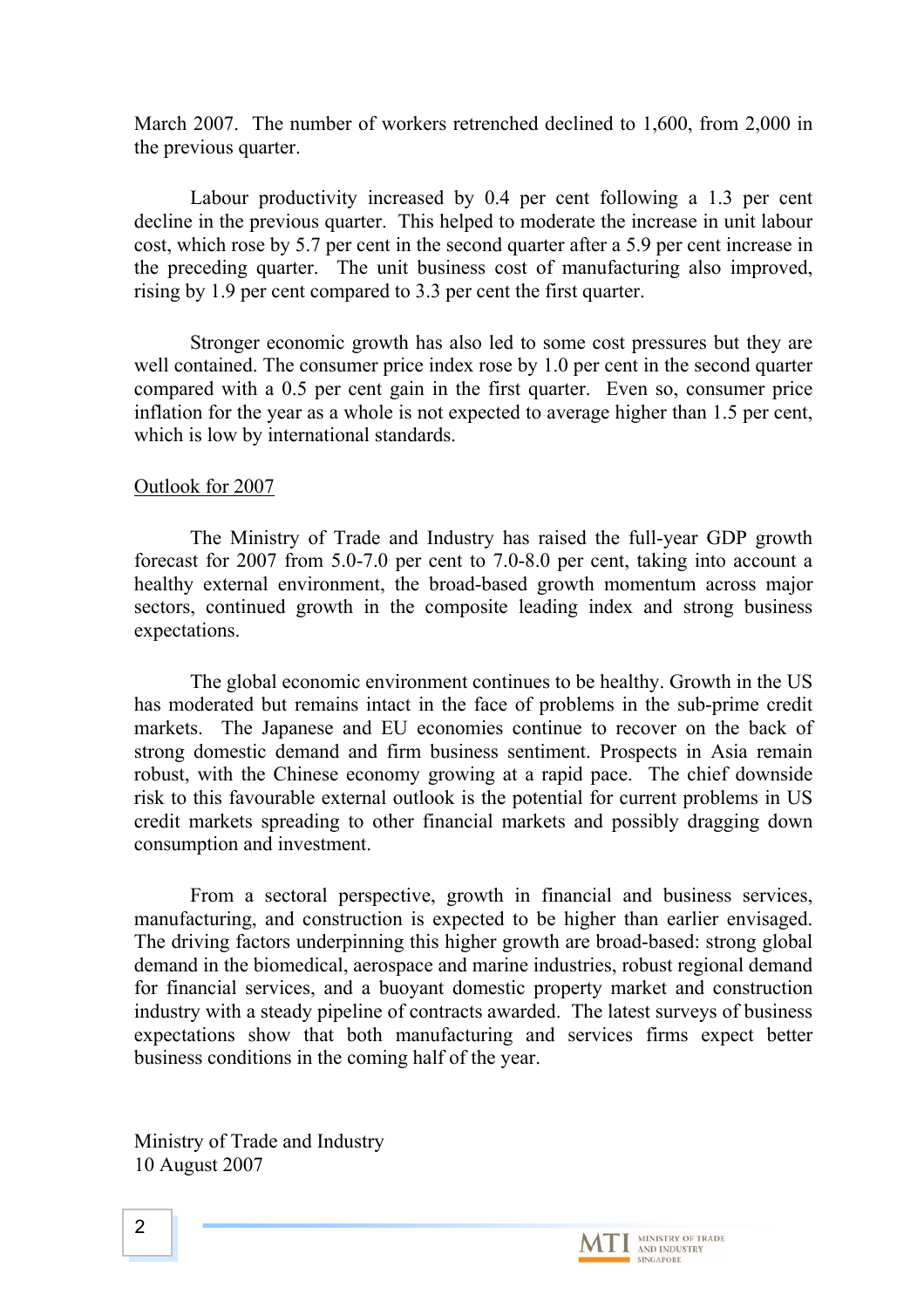# **PERFORMANCE OF THE SINGAPORE ECONOMY IN SECOND QUARTER 2007 AND OUTLOOK FOR 2007**

# **Overall Performance**

The Singapore economy expanded by 8.6% in 2Q07 following 6.4% in 1Q07. Growth on a seasonallyadjusted quarter-on-quarter annualised basis increased to 14% in 2Q07 from 8.8% a quarter earlier.



## **Sources of Growth**

Total demand growth moderated to 6.8% from 7.7% in the previous quarter. Domestic demand grew by 12% due to stronger growth in private consumption and investments. External demand growth eased to 5.4%, due to slower growth in goods exports.





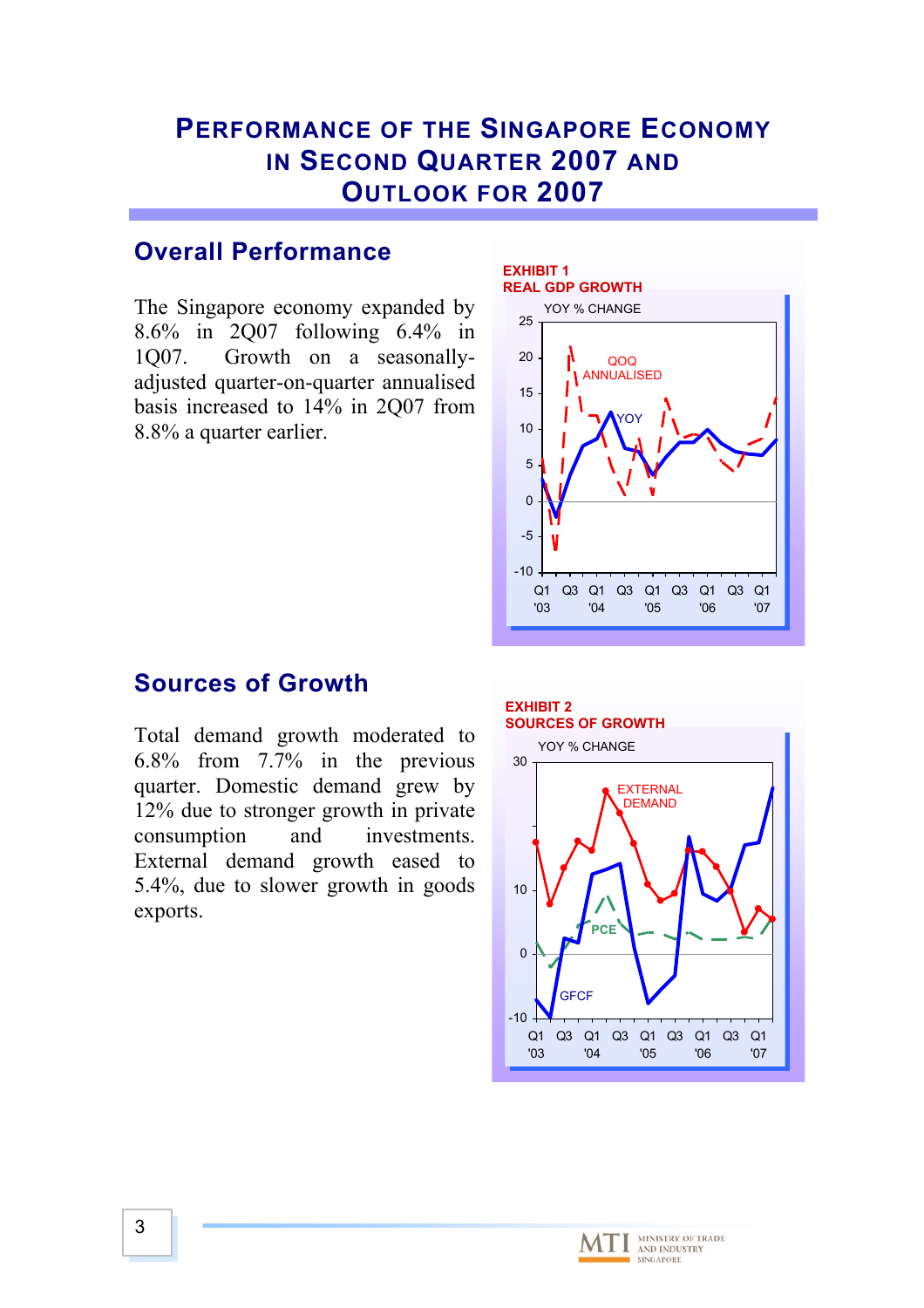## **Sectoral Performance**

Growth in the second quarter was led by the financial services and construction sectors which experienced double-digit growth in 2Q07 (see Annex).

THE MANUFACTURING SECTOR grew by 8.3% in 2Q07, up from 4.4% in the previous quarter. The transport engineering cluster continued to expand strongly at 31% following a 23% increase in 1Q07. The biomedical manufacturing cluster also recovered from a 5.1% contraction in 1Q07 to register an increase of 11% in 2Q07. Precision engineering, however, fell by 2.0% while electronics and chemicals grew by 2.5% and 1.4% respectively during the quarter.

#### **EXHIBIT 3 MANUFACTURING SECTOR**



THE CONSTRUCTION SECTOR expanded by 18% in 2Q07, its strongest growth since 3Q97. Growth momentum was robust, at 15%. Certified payments increased by 18% in 2Q07, supported by strong growth in the private residential, commercial and industrial segments as well as public residential segment. Contracts awarded increased 55% in 2Q07, due mainly to the rise in the private commercial and public institutional segments.

#### **EXHIBIT 4 CONSTRUCTION SECTOR**



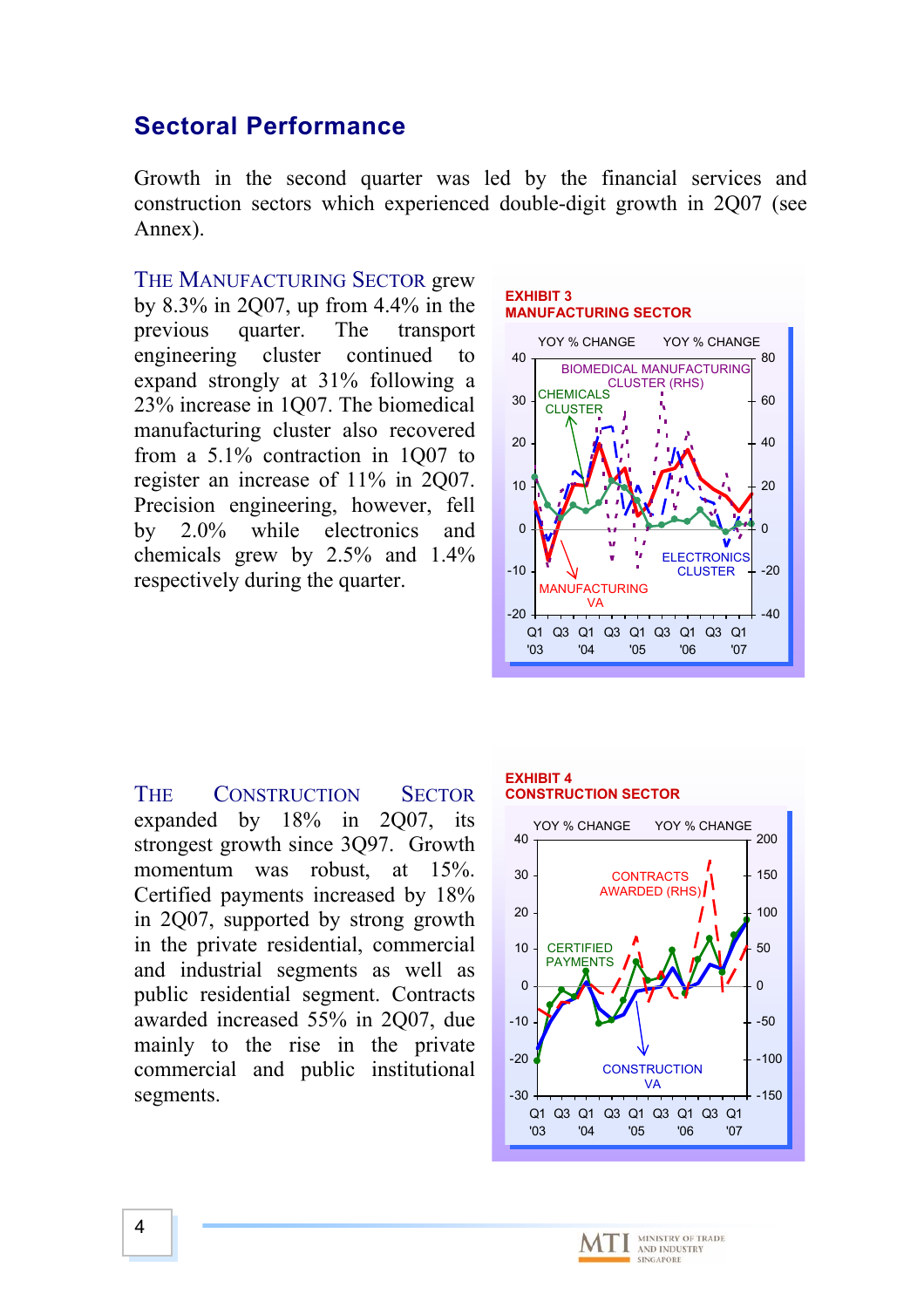THE WHOLESALE AND RETAIL TRADE SECTOR expanded 8.2% in 2Q07 compared with 7.5% in 1Q07. Retail sales grew by 7.5% in 2Q07, up from 6.8% in 1Q07. While motor vehicles and food and beverage sales registered weaker growth, better performance was seen in the furniture and household equipment, optical goods and books, and watches and jewellery segments. Excluding motor vehicles, retail sales rose by 11%, up from 6.9% in 1Q07. In the wholesale segment, growth of non-oil re-exports moderated to 1.3%, down from 5.8% in 1Q07.

THE TRANSPORT AND STORAGE sector grew 5.5% in 2Q07, up from 4.3% a quarter earlier. The sea transport segment saw faster growth on the back of robust container throughput. However, growth of sea cargo moderated from 10% in 1Q07 to 6.8% in 2Q07.

Growth in air transport activity was more subdued, slowing down in 2Q07. This was mainly due to a moderation in air passenger traffic growth, from 6.9% to 5.5%. Air cargo contracted by 1.1%, a slight improvement over the 3.0% contraction in 1Q07.

#### **EXHIBIT 5 WHOLESALE AND RETAIL TRADE SECTOR**



#### **EXHIBIT 6 TRANSPORT AND STORAGE SECTOR**



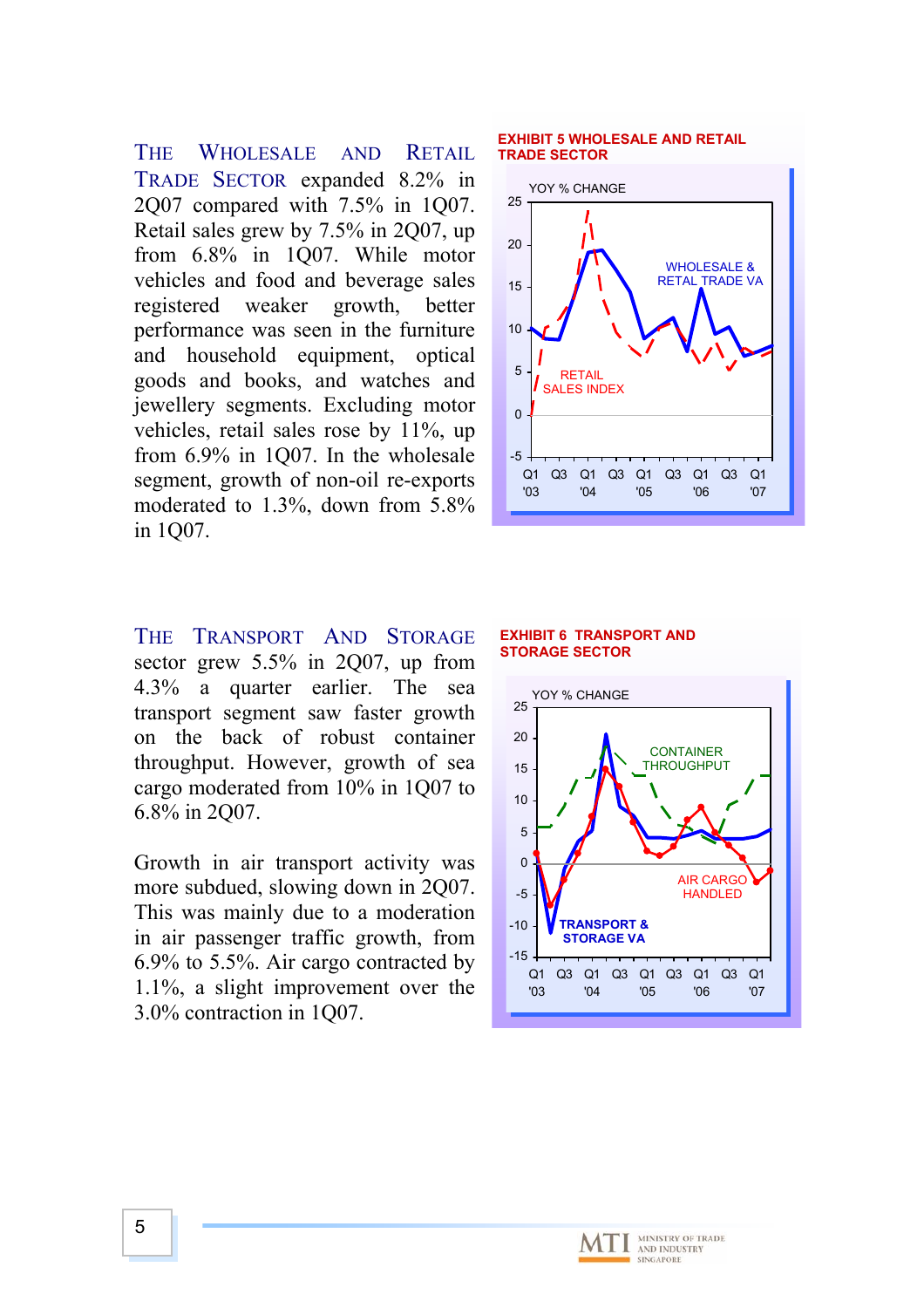THE HOTELS AND RESTAURANTS SECTOR rose by 5.2% in 2007, slightly higher than 4.8% in the previous quarter. Visitor arrivals for the quarter grew by 4.9% compared with 5.5% in the first quarter. The increase in hotel room revenue moderated from 22% in 1Q07 to 16% in 2Q07. The average occupancy rate of hotels remained high at 86%, which is 2.5 percentage-points higher than the corresponding period last year.

#### **EXHIBIT 7 HOTELS AND RESTAURANTS SECTOR**



### THE INFORMATION AND COMMUNICATIONS SECTOR grew 7.5% in 2Q07, up from 6.4% in the previous quarter. This was driven mainly by the telecommunications segment while the IT segment saw some moderation in activities. International telephone call duration grew by 22% compared with 19% in 1Q07. The number of mobile subscribers also expanded strongly by 18% in June, up from 9.2% in March.

#### **EXHIBIT 8 INFORMATION AND COMMUNICATIONS SECTOR**



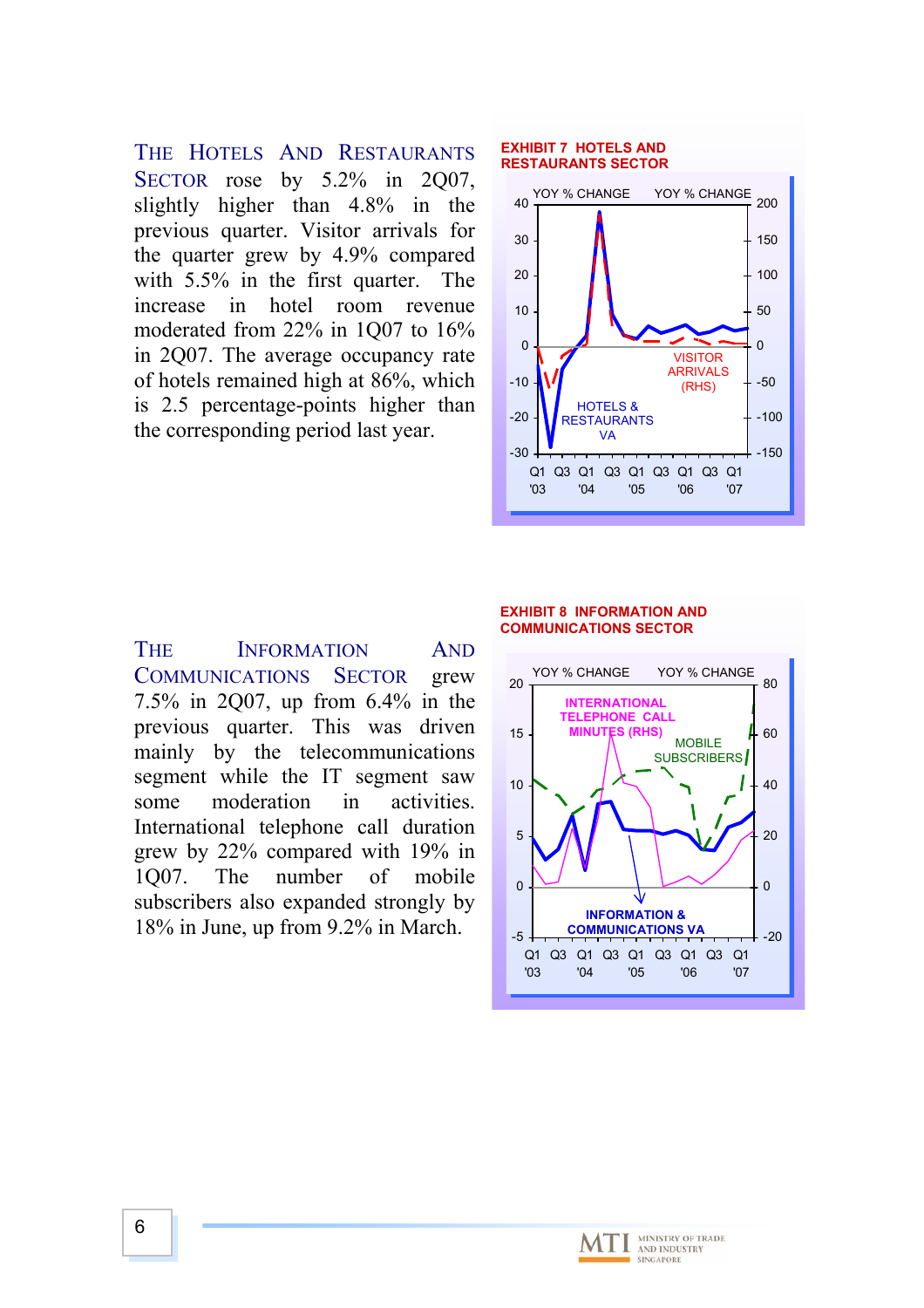THE FINANCIAL SERVICES SECTOR saw robust expansion of 17% in 2007. up further from 14% in 1Q07. Broadbased growth in the sector was led by sentiment-sensitive clusters such as the stocks, shares and bond brokers segment. Against the backdrop of the property boom, the domestic banking industry continued to benefit from higher loans for building and construction activities. The offshore banking sector was also bolstered by robust regional demand for financial services.

### **EXHIBIT 9 FINANCIAL SERVICES SECTOR**



THE BUSINESS SERVICES SECTOR expanded by 6.9% in 2Q07, similar to the 6.8% in 1Q07. The sector was well supported by healthy performances in business representative offices and professional services. The broadening of growth in the real estate segment also contributed to growth of the sector.

### **EXHIBIT 10 BUSINESS SERVICES SECTOR**

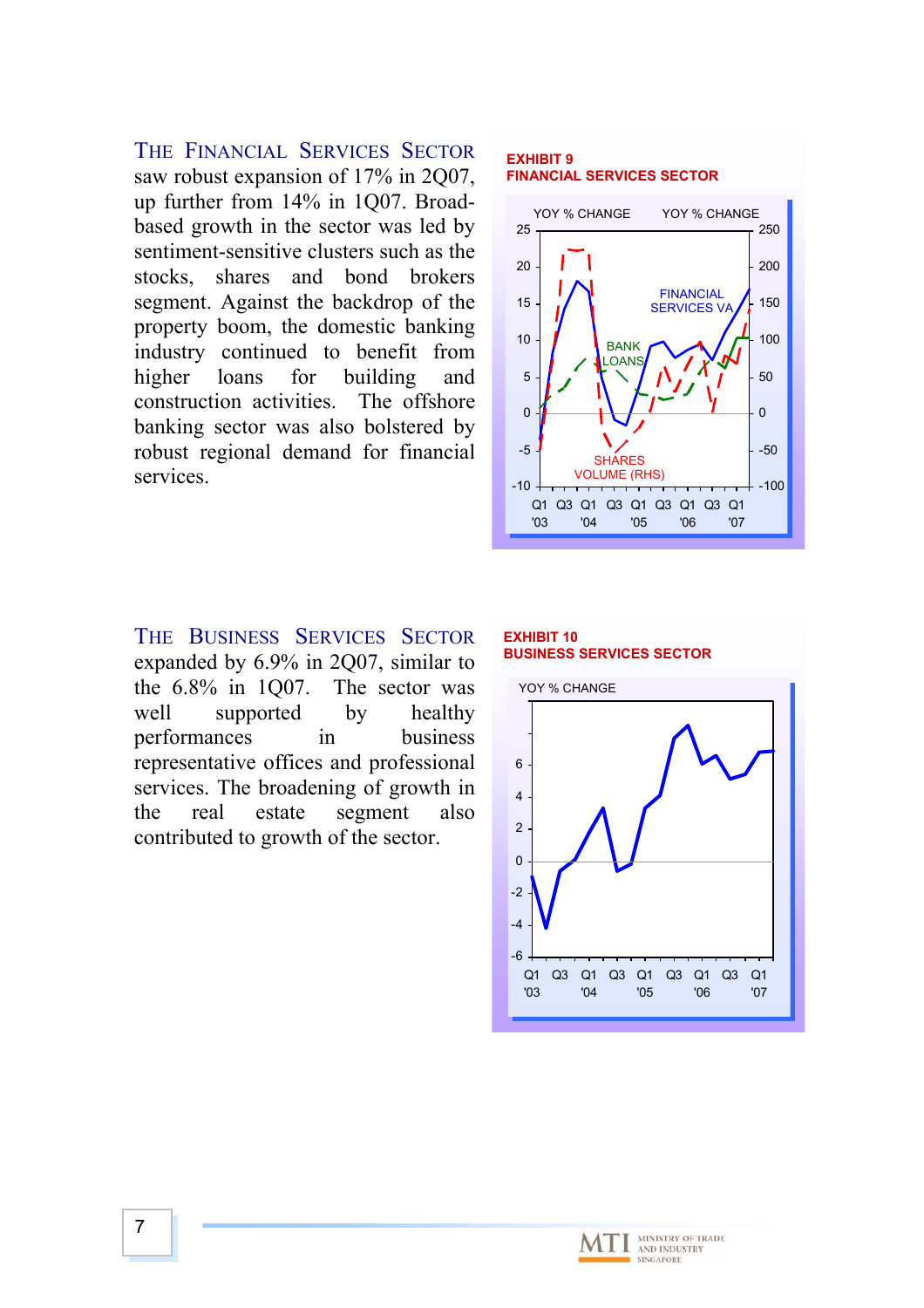### **Labour Market**

Total employment continued to grow strongly by 61,900 in 2007, higher than 49,400 in 1Q07. All sectors added workers, led by services with gains of 33,600 workers. Manufacturing and construction also posted strong increases of 16,600 and 11,400 respectively.

Reflecting the favourable economic conditions, the seasonally adjusted unemployment rate fell to 2.4% in June 07 from 2.9% March 07. The number of workers retrenched in 2Q07 also dropped to 1,600, from 2,000 in the previous quarter.

### **Labour Productivity**

Overall labour productivity improved by 0.4% following a 1.3% drop in the previous quarter. At the sectoral level, declines were seen in hotels & restaurants (-5.4%), business services  $(-5.2\%)$ , information & communications (-2.1%), other services (-1.4%) and manufacturing  $(-1.0\%)$ . The sectors that saw positive productivity growth were construction  $(6.4\%)$ , financial services  $(4.1\%)$ . transport  $\&$  storage  $(2.5\%)$  and wholesale & retail trade (2.4%).

#### **EXHIBIT 11 UNEMPLOYMENT RATE**



#### **EXHIBIT 12 LABOUR PRODUCTIVITY**



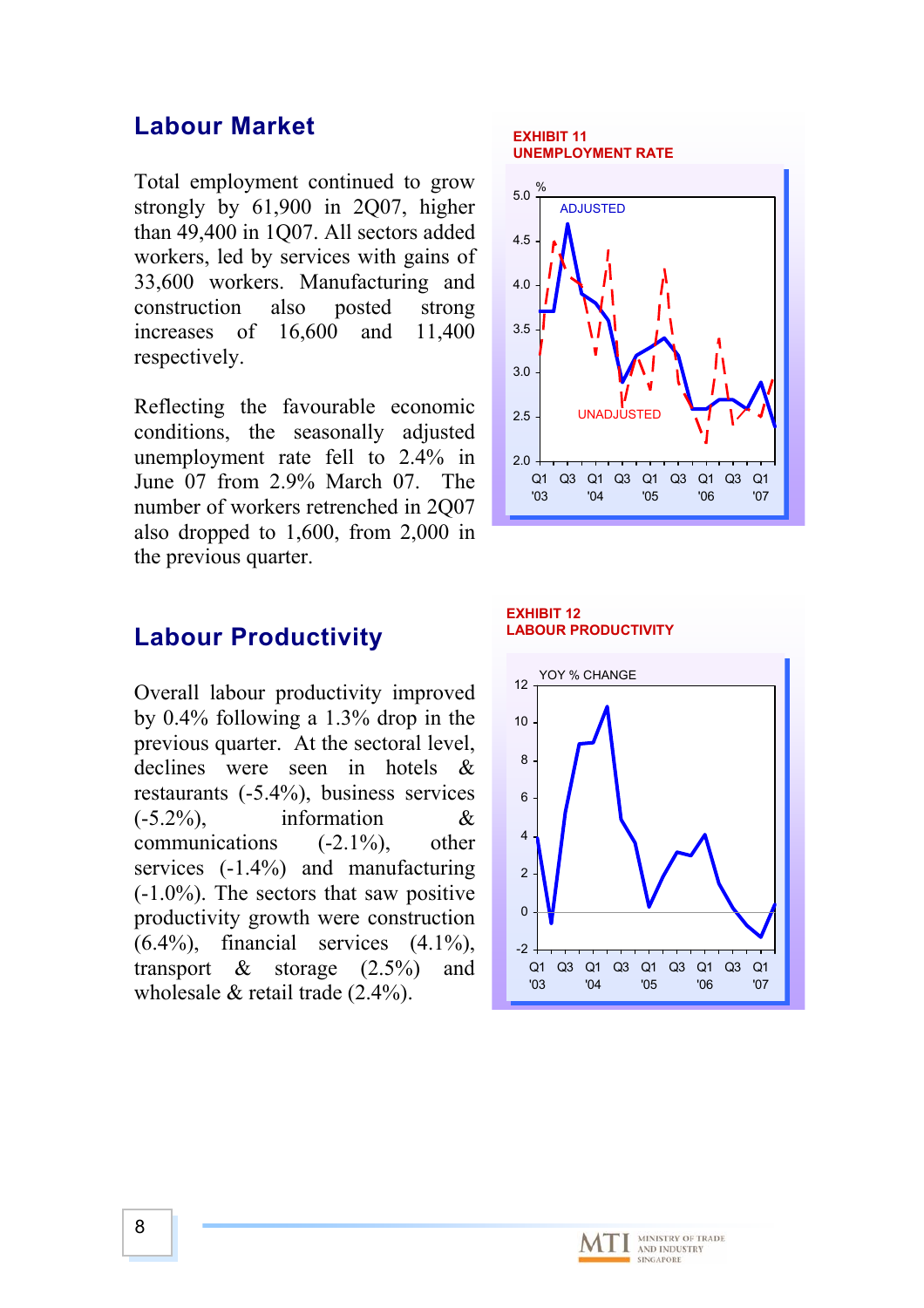## **Business Costs**

Overall unit labour cost (ULC) rose 5.7% in 2Q07, following a 5.9% increase in the preceding quarter.

The unit business cost (UBC) of manufacturing rose by 1.9% in 2Q07, following 3.3% the previous quarter. All three components rose, viz. manufacturing ULC, services cost and government rates and fees.

### **External Trade**

External trade expanded by 2.6% in 2Q07, slightly lower than the 2.9% gain in the previous quarter. Total exports grew 2.9% following 3.4% in the previous quarter while non-oil domestic exports (NODX) rose by 1.5% in 2Q07, down from 2.1% in the last quarter. The growth in NODX was due to higher non-electronics NODX growth offsetting the drop in domestic exports of electronics. Non-oil imports (excluding aircraft and ships) fell by 0.9%, down from a growth of 2.0% in the preceding quarter. In volume terms, total trade grew by 6.5% in the second quarter compared with 8.1% in the first quarter.

#### **EXHIBIT 13 UNIT BUSINESS COST & UNIT LABOUR COST**



### **EXHIBIT 14 EXTERNAL TRADE**





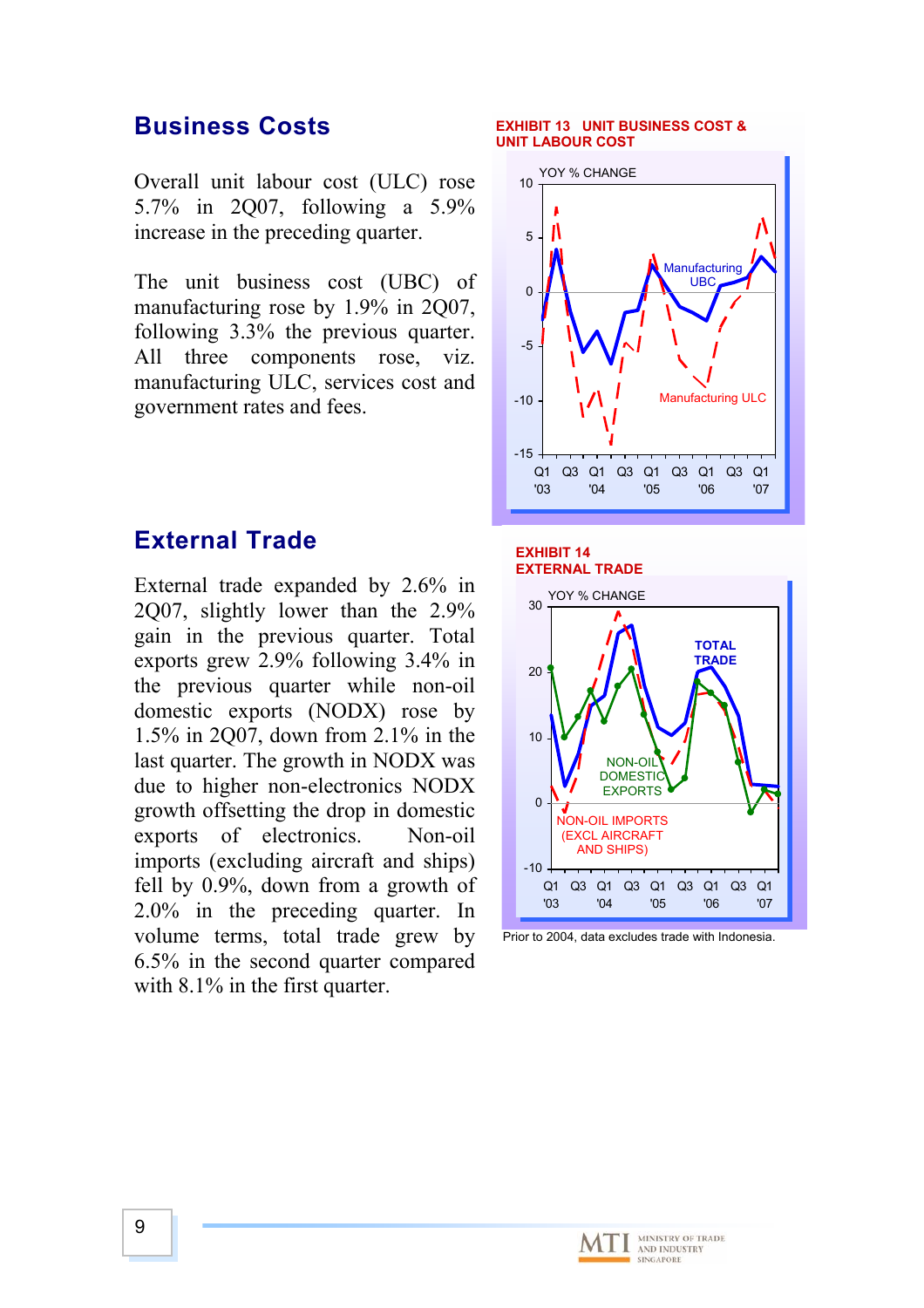## **Investment Commitments**

Fixed asset investment of \$2.6 billion was committed in the manufacturing sector in 2Q07, up from \$2.5 billion in 1Q07. The largest investments were in the electronics sector (\$1.4 billion), followed by chemicals (\$861 million) and transport engineering (\$167 million) respectively.

In terms of the local-foreign breakdown, foreign investments amounted to 95% of the total amount while local investments made up the rest.

## **Balance of Payments**

Singapore's overall balance of payments surplus rose \$7.6 billion in 2Q07 to reach \$9.1 billion. This was due to an increase in the current account surplus and a reduction in net outflows from the capital and financial account. Consequently, Singapore's official foreign reserves rose to \$221 billion, equivalent to 6.9 months of merchandise imports during the quarter.

#### **EXHIBIT 15 MANUFACTURING INVESTMENT COMMITMENTS**



#### **EXHIBIT 16 BALANCE OF PAYMENTS**



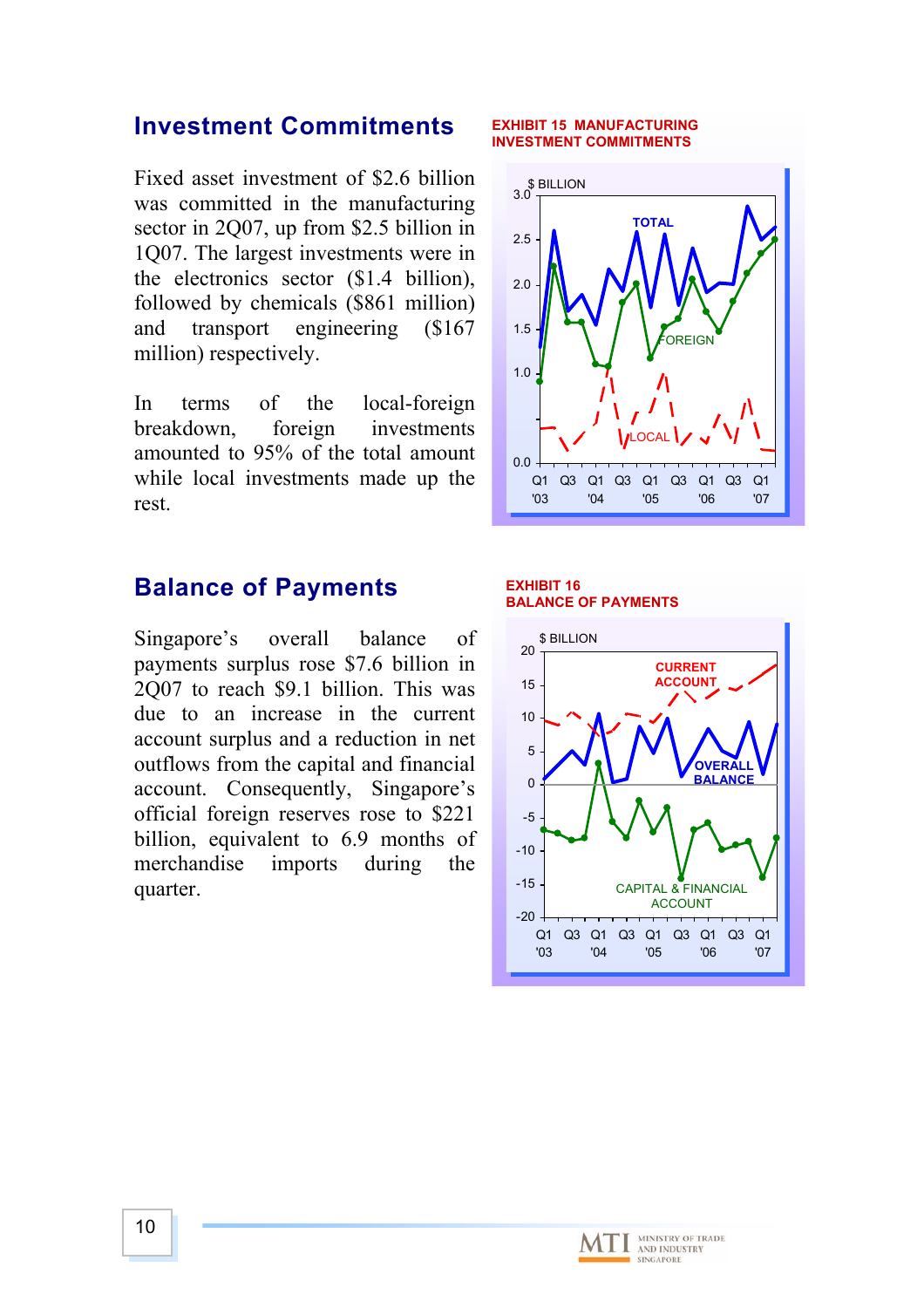### **Consumer Price Inflation**

On a year-on-year basis, the CPI was 1.0% higher in 2Q07, compared with a 0.5% gain in the last quarter. Among the major categories of consumer expenditure, recreation costs posted the largest gain  $(3.1\%)$  due to higher holiday travel costs. This was followed by healthcare  $(3.0\%)$ , food  $(1.4\%)$ , and transport  $\⊂>$  communications (1.1%). Both education & stationery and clothing & footwear saw a 0.2% increase in prices. Meanwhile, housing costs declined by 1.4%, reflecting lower electricity tariffs and housing maintenance charges.



## **utlook for 2007 O**

The global economic environment continues to be healthy. Economic growt h in the US remains intact. The Japanese and EU economies continue to recover on the back of strong domestic demand and firm business sentiment. Prospects in Asia remain robust, with the Chinese economy growing at a rapid pace. But some downside risks remain, such as a large negative spillover from the US housing market and potential negative supply shocks in oil. Reflecting the favourable external environment, both manufacturing and services firms continue to expect better business conditions in the next half of the year. The consensus forecasts in the market for Singapore's GDP growth are creeping upwards while the composite leading index continues to increase.

Taking into account the above factors, the Ministry of Trade and Indust ry has raised the full-year GDP growth forecast for 2007 from 5.0- 7.0% to 7.0-8.0% The improved outlook reflects higher growth in financial and business services, manufacturing, and construction. The driving factors underpinning the higher growth forecast are broad-based: strong global demand in the biomedical, aerospace and marine industries, robust regional demand for financial services, and a buoyant domestic property market.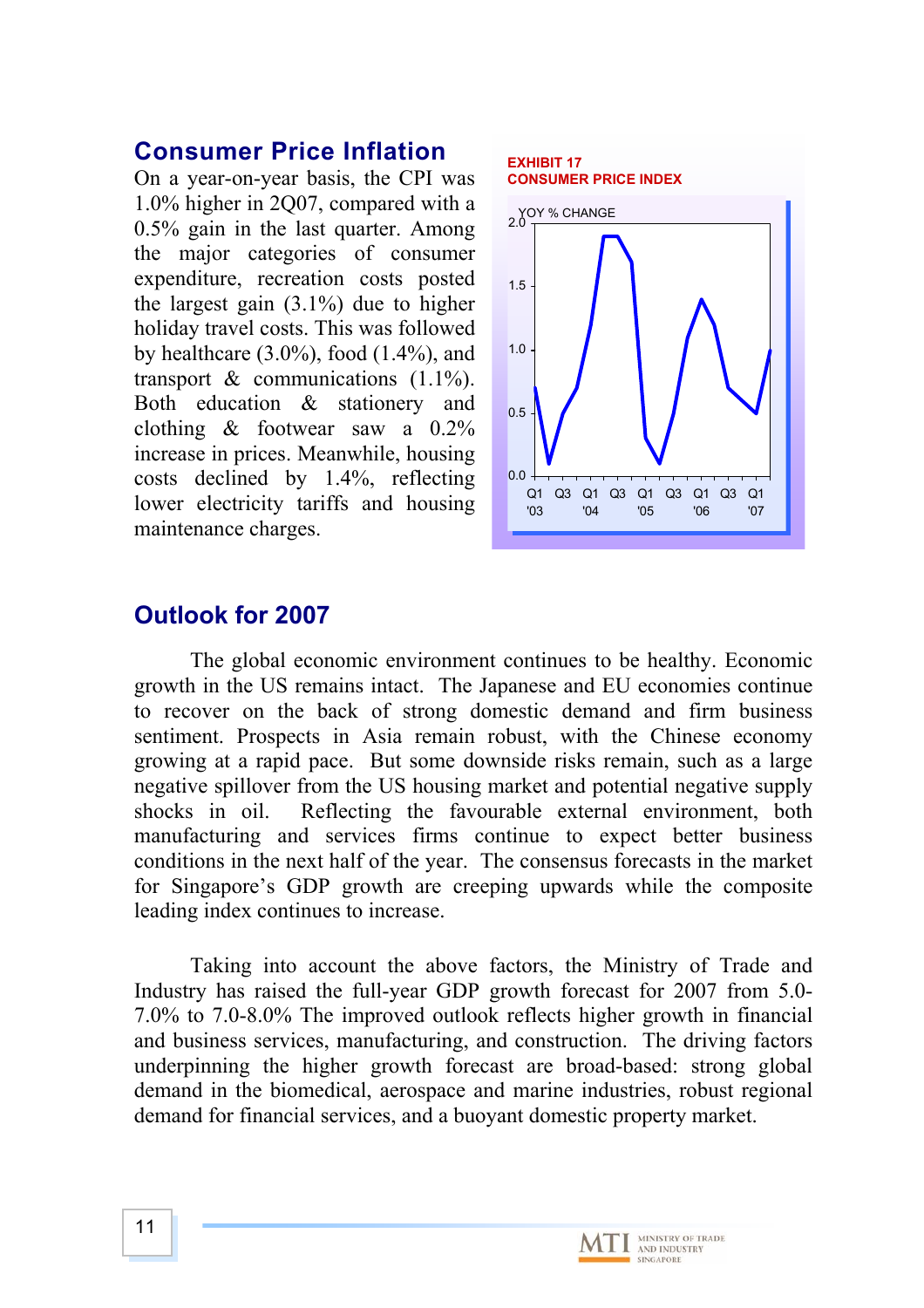



 $\overline{a}$ 

<span id="page-11-0"></span> $1$  The y-axis of the chart on business expectations represents the net weighted balance of companies that predict an improvement in business situation. This is derived from the weighted percentage of companies in the survey that predict better business minus the weighted percentage of companies that predict worse business.